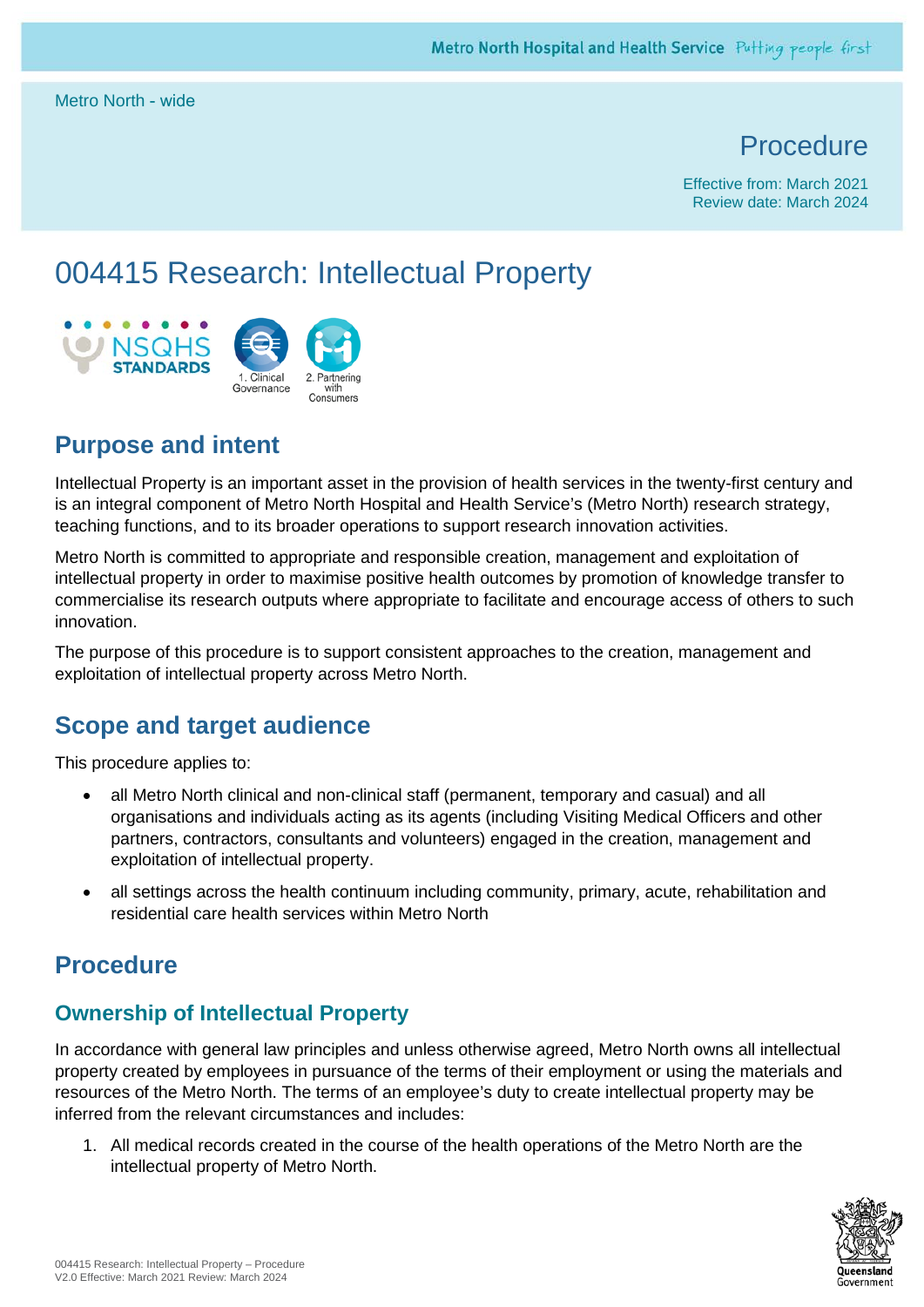- 2. All intellectual property resulting from a research project developed under a Site-Specific Assessment (SSA) approval by employees of Metro North shall, at first instance, vest in the Metro North. The lack of an SSA shall not reverse this position.
- 3. All intellectual property in Teaching Materials created by Metro North employees shall, at first instance, vest in the Metro North.
- 4. All intellectual property created by Metro North employees for use in, or as a result of, clinical services provided by Metro North shall vest in Metro North. Intellectual property created by employees that is not connected with the performance of an employment role shall not vest in the Metro North.

The Chief Executive, Metro North has delegated the responsibility of deciding requests for waiver of ownership of intellectual property set out in this procedure to the Executive Director, Metro North Research. As such, the Executive Director, Metro North Research may waive the ownership of intellectual property set out in this procedure upon written request and written approval.

#### **Visitors and Students**

Visitors and students shall not be permitted to work on projects which may result in Substantial Intellectual Property Assets until their visit is the subject of a valid written agreement which determines the ownership of intellectual property resulting from that visit.

Unless otherwise agreed, intellectual property generated by students and visitors shall not vest in the Metro North. Please refer to the procedure Research: Honorary Appointments, Research Students and Visitors (PROC004418) for further details.

#### **Resources and Facilities**

Metro North employees shall not use the data, resources or facilities of the Metro North in order to create their own intellectual property or intellectual property for a third party, unless:

- A waiver of the rights of the Metro North in such intellectual property has been given in writing;
- There is an existing written agreement in relation to such intellectual property with contrary terms such as a collaboration agreement with others.

Under no circumstances shall Metro North employees assert ownership of intellectual property in medical records.

## **Recording Intellectual Property**

It is the duty of every Metro North employee to give a notification of any Substantial Intellectual Property Asset which vests in the Metro North under this Procedure.

Metro North maintains a register of Substantial Intellectual Property Assets through the Executive Director, Research Metro North. Metro North may disclose the register of Substantial Intellectual Property Assets to the State of Queensland from time to time.

Irrespective of whether intellectual property is a Substantial Intellectual Property Asset, it is also the duty of every Metro North employee to keep adequate records of any intellectual property created in the course of their employment and to retain materials in which such intellectual property may subsist.

At a minimum, Metro North employees shall endeavour to record:

- The nature of the intellectual property created.
- The details of the person or persons that created such intellectual property.
- The date and times of the creation of the intellectual property.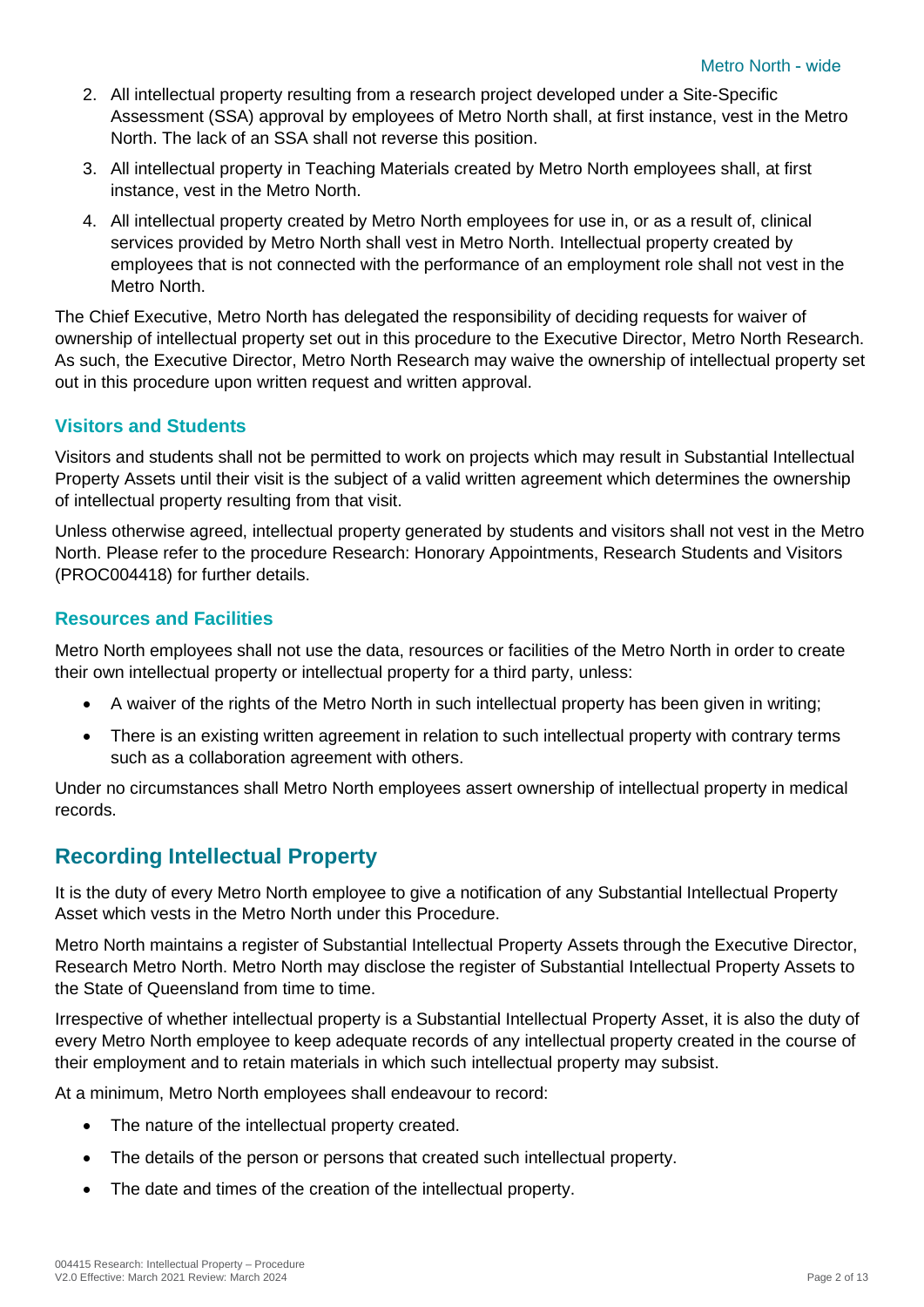• Any circumstances, such as collaboration agreements or other events relevant to the creation of the intellectual property.

On request from the Metro North, an employee will provide records of intellectual property and materials in the employee's possession in which intellectual property subsists to the Metro North.

#### **Protecting Intellectual Property**

Metro North employees may make a written request that the Metro North through the Executive Director, Research Metro North to take steps to protect intellectual property, including by registration of intellectual property rights or some other act.

The decision maker in relation to protection of intellectual property shall be the Executive Director, Metro North Research. The decision maker shall consider the following when considering a request to take steps to protect intellectual property:

- The ownership of the intellectual property.
- The value of the intellectual property to the public health sector in Queensland.
- The cost of the proposed protection steps.
- Whether the protection of the intellectual property is justified in the circumstances.
- Such other factors as may be pertinent to the proposed protection of the intellectual property.

The decision maker shall provide written reasons for their decision in relation to the proposed protection of intellectual property and may suggest alternative means or steps for intellectual property protection that are deemed appropriate. The decision shall be made promptly within two weeks of a request. Employees requesting that steps be taken to protect intellectual property should make that request at least two week prior to when a decision is required. Decisions should be made at least two weeks before any relevant and required patent application date or response date specified by a patent examiner's office, where the decision maker has been made aware of the date of a required response.

#### **Collaborating with Others**

Metro North actively collaborates with institutions and industry partners on projects resulting in intellectual property. When entering into negotiations in relation to these collaborations, Metro North employees shall be guided by the following principles regarding intellectual property:

- Where it is deemed likely that intellectual property shall result from collaboration with others, there must be a written agreement setting out the terms of the collaboration and the ownership and usage of resulting intellectual property.
- Generally, where intellectual property which would otherwise vest in the Metro North is assigned to another party, Metro North should use best endeavours to ensure that:
	- $\circ$  there is an appropriate sub-licence back to the Metro North for future public health purposes, including for potential sub-licensing to other HHSs or the Department of Health in Queensland;
	- o where there is a prospect of commercial revenue generation from intellectual property, Metro North is entitled to receive a portion of such commercial revenue; and,
	- o unless circumstances otherwise deem appropriate, Metro North' portion of commercial revenue should reflect its contributions (including inventive contributions) to the collaboration;
	- $\circ$  that if possible, early access to a commercialised product such as in the form of a prototype or purchase of a commercialised product at less that market rate is negotiated.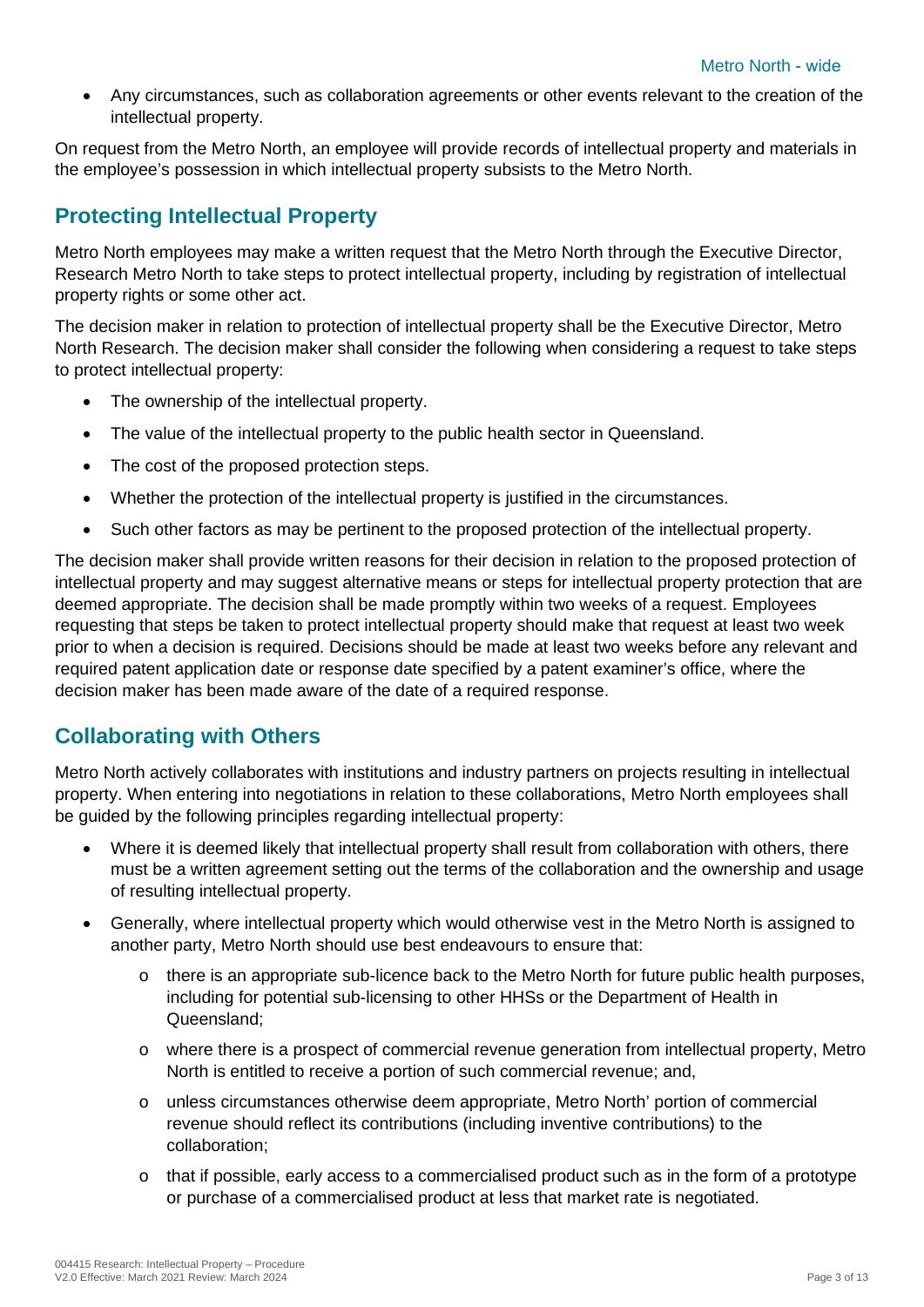- Where practicable, written agreements relating to development, management and exploitation of intellectual property should be referred to Metro North Legal Services for review.
- Where the collaboration involves conjoint employment of a person, the conjoint appointment must distinguish between the activities of the employee for each employer and intellectual property will vest in each employer depending on the relevant activities in which the intellectual property has been created.
- In the event Metro North engages a contractor to create new intellectual property, then it is the general expectation that such intellectual property will be assigned to Metro North unless defensible reasons exist not to make such assignment.

## **Using Intellectual Property of Others**

Metro North respects the intellectual property rights of other parties, and Metro North employees shall not use the intellectual property of third parties without licence or appropriate permission.

Metro North employees shall report suspected infringements of intellectual property of third parties to the Executive Director, Research Metro North.

Metro North employees shall not introduce, use or exploit their own intellectual property in the course of performing their employed duties without first entering into a written agreement with the Metro North.

#### **Using Intellectual Property of the Service**

Metro North employees shall take all reasonable steps to exploit and promote the use of intellectual property in the following manner:

- Obtaining the maximum benefit of public health service operations.
- Ensuring that intellectual property is used ethically.
- Minimising the prospects of legal or financial risks to the organisation.

Metro North employees shall record and document proposed usage of intellectual property in the course of clinical and business operations.

Any commercialisation, licence or transfer of intellectual property of the Metro North must be subject to a written agreement:

- Which is in the best interests of the Metro North;
- Has been reviewed by Metro North Legal Services prior to execution (unless it has been prepared using a Metro North Legal Services approved template with no significant changes); and,
- Has been executed by a Contract Signing Delegate with an appropriate signing delegation.

Metro North acknowledges that intellectual property created prior to 1 July 2014 may vest in the Department of Health. Metro North employees shall ensure that a licence is obtained from the Department of Health in respect of such intellectual property.

Metro North employees shall report suspected infringements of intellectual property of Metro North to the Executive Director, Metro North Research.

## **Sharing the proceeds of Intellectual Property**

Metro North will aspire to the following principles regarding the sharing of proceeds of intellectual property.

Where the Metro North receives a proceed from the exploitation of intellectual property then it will make a distribution of such proceeds to the Metro North Hospital employees who invented or contributed to the creation of such intellectual property. Such distribution should endeavour to reflect the scope of the employee's invention.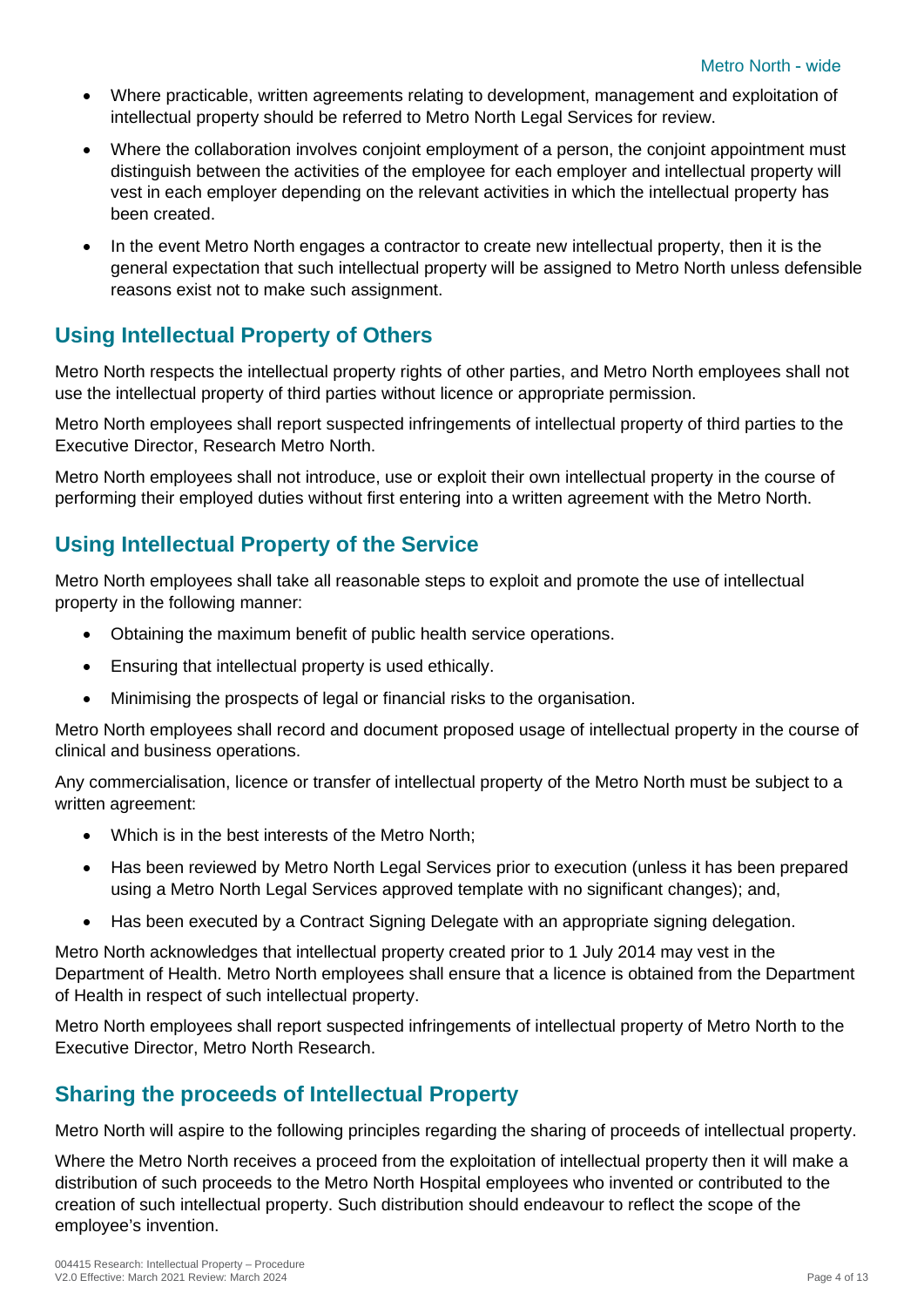Following an inventorship or authorship determination process, the Executive Director, Research Metro North will make the initial decision as to who of Metro North employees made a substantive contribution to the creation of the intellectual property. The Executive Director, Research Metro North would approve the relative distribution of returns of the share of net proceeds to the inventors/contributors to the creation and development of such intellectual property. It is the expectation that distributions to inventors or contributors shall reflect the scope of each creator's contribution.

Distribution to a contributor under this procedure shall not be affected by the death, resignation or retirement of the contributor.

Further distributions of net proceeds of developed intellectual property shall be made in equal portions to the clinical department in which the intellectual property was invented and to the Metro North Office of Research for re-investment in clinical research activities of Metro North.

## **Transfer to Employees and Determination of Ownership**

A Metro North employee may make a written request for assignment of any intellectual property asset to which they have contributed. Alternatively, a Metro North employee may also request for a binding determination of ownership of any such intellectual property (For clarity, where Metro North has assigned its intellectual property rights in relation to the intellectual property asset to which the employee has contributed, this section won't apply).

The decision-maker in relation to determination of ownership of intellectual property shall be the Executive Director, Research Metro North.

The decision to assign such intellectual property shall include consideration of the following factors:

- The views of all authors, inventors and contributors of the intellectual property.
- Potential future uses of the intellectual property, including whether they are useful or required for health purposes.
- The extent to which the intellectual property is presently incorporated into the operations of the Metro North.
- The circumstances surrounding the creation of the intellectual property.
- The capacity of the proposed Assignee to invest in, develop and extract the best value for all parties including Metro North, the inventors/contributors and end users/beneficiaries of the resulting products.
- Any other factor considered pertinent by the decision maker.

The decision maker may seek legal or other expert advice in relation to the proposed decision.

The decision maker shall provide a requestor with written reasons of a decision regarding assignment or confirmation of ownership under this procedure.

An assignment of intellectual property to an employee under this procedure shall only be deemed to have been made upon the parties entering into a valid deed of assignment.

A deed of assignment may include conditions of assignment or retention of licence rights as deemed appropriate by the decision maker.

A determination of ownership under this procedure shall be conclusive of the position of the Metro North.

The decision shall be made promptly within two weeks of a request. Decisions should be made at least two weeks before any relevant and required patent application date or response date specified by a patent examiner's office, where the decision maker has been made aware of the date of a required response.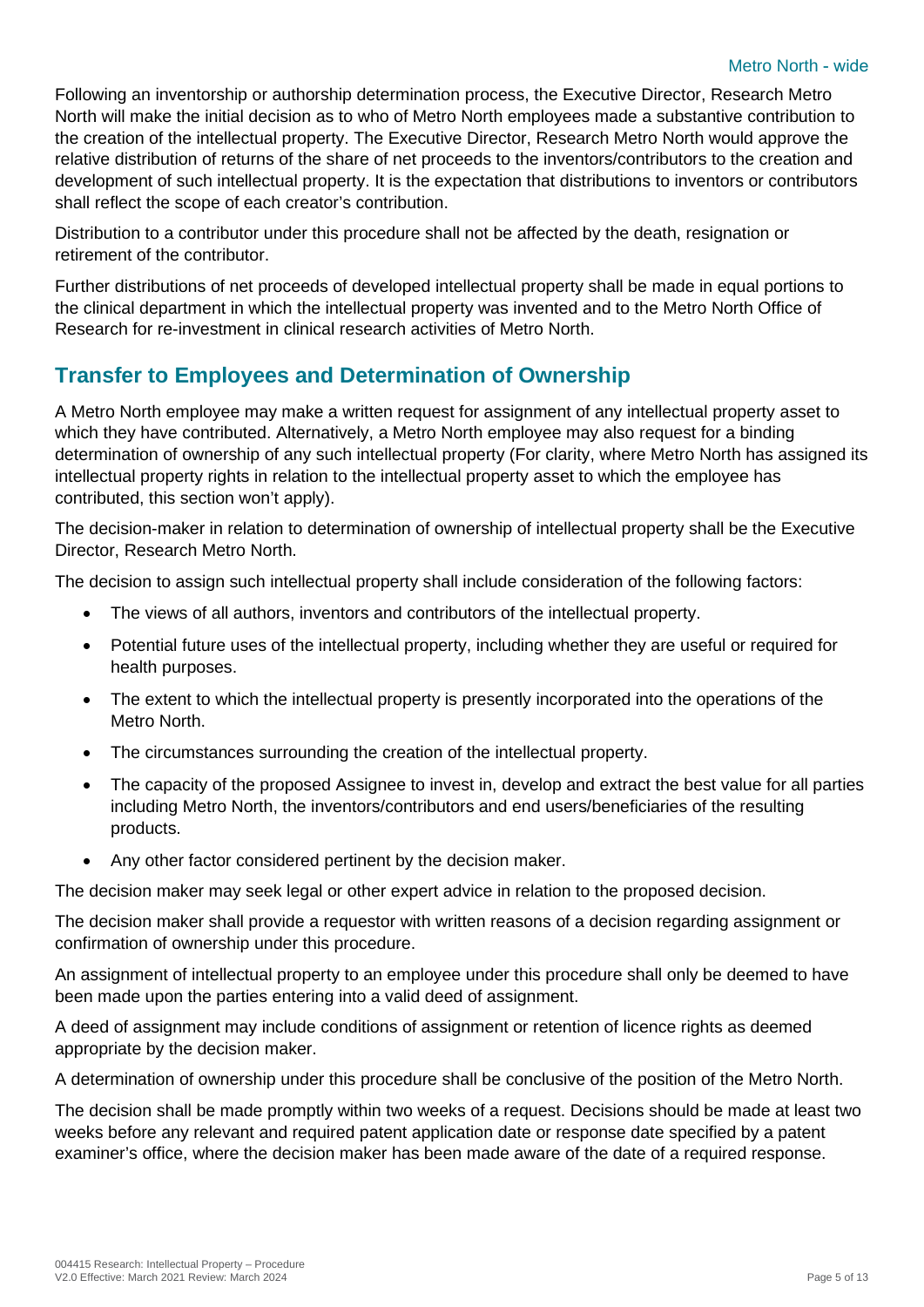## **Scholarly and Academic Works**

Intellectual property in Scholarly or Academic Works shall be assigned by the Metro North to the authors of such works, on request, provided:

- The Scholarly or Academic Work does not contain the confidential information or patient information of the Metro North.
- The contents of such Scholarly or Academic Works are not the subject of a Collaboration Agreement with contrary terms.

Notwithstanding any intellectual property matters involved in a Scholarly or Academic Work, Metro North shall ensure attribution and acknowledgement of authorship contributions as described in the *Australian Code for the Responsible Conduct of Research* and the procedure [Research: Authorship 004416.](#page-7-0)

#### **Moral Rights**

Metro North shall take all reasonable steps to respect the moral rights of authors of intellectual property. However, nothing shall require Metro North to take action if the moral rights of an employee are infringed.

Metro North may require employees to waive moral rights in certain circumstances.

#### **Dispute Resolution**

Any dispute arising as a result of this procedure shall be referred to the Chief Executive of Metro North and the decision of the Chief Executive (or their nominated delegate) shall be final in resolution of the matter.

The Chief Executive may appoint a delegate other than the original decision maker (Executive Director, Metro North Research) to make a decision on the dispute.

The Chief Executive or their delegate shall inform the complainant and any other relevant person of the dispute and their proposed method for hearing the dispute within two (2) weeks of receiving a notice of dispute.

The Chief Executive or their delegate may interview or request documents from Metro North employees or perform such other acts or steps as they deem necessary to resolve the dispute.

The Chief Executive or their delegate may obtain expert assistance which they deem necessary in order to resolve the dispute.

The Chief Executive or their delegate shall issue a decision on the dispute within one (1) month of the dispute being raised, unless otherwise delayed because of the period required for provision of interviews or documents or other expert assistance required to resolve the dispute.

The decision of the Chief Executive or their delegate shall conclude the dispute.

## **Partnering with consumers**

The active involvement of consumers and community members in health and medical research benefits the quality and direction of research. Consumer and community involvement is about research being carried out with or by consumers and community members rather than to, about or for them.

Patients and family members are to be encouraged and given the opportunity to ask questions, clarify information and actively participate in the development and communication of research. Staff are responsible for providing information in a way that is understandable and that meets their needs and are to check consumer's understanding of discussions.

Refer to the [NHMRC Statement on Consumer and Community involvement in Health and Medical](https://www.nhmrc.gov.au/sites/default/files/documents/reports/consumer-community-involvement.pdf)  [Research](https://www.nhmrc.gov.au/sites/default/files/documents/reports/consumer-community-involvement.pdf) for further guidance on research with consumers.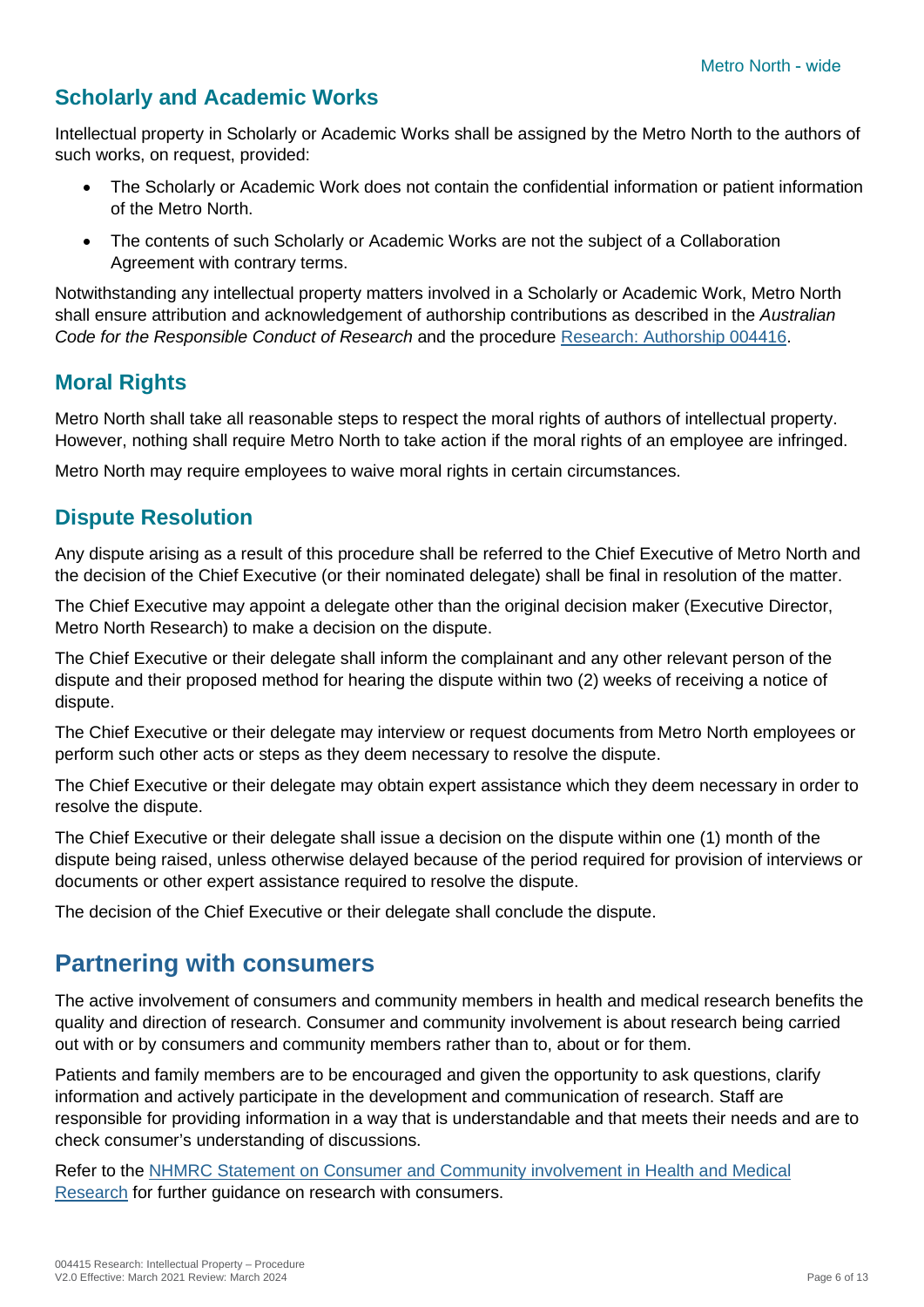# **Aboriginal and Torres Strait Islander considerations**

The National Health and Medical Research Council (NHMRC) provide [Ethical conduct in research with](https://www.nhmrc.gov.au/about-us/resources/ethical-conduct-research-aboriginal-and-torres-strait-islander-peoples-and-communities)  [Aboriginal and Torres Strait Islander Peoples and communities: Guidelines for researchers and](https://www.nhmrc.gov.au/about-us/resources/ethical-conduct-research-aboriginal-and-torres-strait-islander-peoples-and-communities)  [stakeholders 2018](https://www.nhmrc.gov.au/about-us/resources/ethical-conduct-research-aboriginal-and-torres-strait-islander-peoples-and-communities) and [Keeping research on track II 2018](https://www.nhmrc.gov.au/about-us/resources/keeping-research-track-ii) as ethical guidelines for research with Aboriginal and Torres Strait Islander Peoples. These documents should be read alongside the [Guidelines for Ethical](https://aiatsis.gov.au/research/ethical-research/guidelines-ethical-research-australian-indigenous-studies)  [Research in Australian Indigenous Studies 2012.](https://aiatsis.gov.au/research/ethical-research/guidelines-ethical-research-australian-indigenous-studies)

The [Australian Institute of Aboriginal and Torres Strait Islander Studies \(AIATSIS\),](https://aiatsis.gov.au/) [The Lowitja Institute a](https://www.lowitja.org.au/)nd the [Queensland Aboriginal and Islander Health Council QAIHC](https://www.qaihc.com.au/policy-research) provide further resources.

The following documents and references provide specific guidance around intellectual property and indigenous populations:

- Foster, P & Janke, T (2015) 'Keeping cultural knowledge with Indigenous research protocols: a case study on the Kimberley Land Council's Intellectual Property and Traditional Knowledge Policy', Indigenous Law Bulletin vol. 8, no.18, pp.17–20 (accessed at [http://www.austlii.edu.au/au/journals/ILB/2015/26.pdf\)](http://www.austlii.edu.au/au/journals/ILB/2015/26.pdf)
- Janke, T (1998) 'Our Culture: Our Future: Report on Australian Indigenous Cultural and Intellectual Property Rights', Australian Institute of Aboriginal and Torres Strait Islander Studies and the Aboriginal and Torres Strait Islander Commission (accessed at [http://www.austlii.edu.au/au/journals/AILR/1999/51.html\)](http://www.austlii.edu.au/au/journals/AILR/1999/51.html)
- *[Indigenous cultural and intellectual property rights](http://www.smartcopying.edu.au/copyright-guidelines/hot-topics/indigenous-cultural-and-intellectual-property-rights)* National Copyright Unit
- *[Indigenous cultural rights and engagement policy](https://www.nma.gov.au/about/corporate/plans-policies/policies/indigenous-cultural-rights-and-engagement)* National Museum of Australia
- *[Australian Indigenous Cultural and Intellectual Property Protocol](https://maas.museum/app/uploads/2016/08/Australian-Indigenous-Cultural-and-Intellectual-Cultural-Property-Protocol-v1.0.pdf)* Museum of Applied Arts and **Sciences**
- *[Intellectual Property and Traditional Knowledge Policy \(IP & TK\)](https://www.klc.org.au/research-facilitation/)* Kimberly Land Council

There is currently no certified Aboriginal and Torres Strait Islander Human Research Ethics Committee (HREC) in Queensland. You may wish to contact one of these HREC's for more information:

- [Australian Institute of Aboriginal and Torres Strait Islander Studies Research Ethics Committee](http://www.aiatsis.gov.au/)
- [Aboriginal Health & Medical Research Council Ethics Committee \(NSW\)](http://www.ahmrc.org.au/)
- [Aboriginal Medical Service Western Sydney Ethics Committee \(NSW\)](https://www.wslhd.health.nsw.gov.au/Aboriginal-Health-Unit)
- [Human Research Ethics Committee for the Northern Territory Department of Health and Menzies](https://www.menzies.edu.au/page/Research/Ethics_approval/) [School of Health Research](https://www.menzies.edu.au/page/Research/Ethics_approval/)
- [Aboriginal Health Research Ethics Committee \(SA\)](http://www.ahcsa.org.au/)
- [Western Australian Aboriginal Health Ethics Committee](http://www.ahcwa.org.au/)

Refer to the *[Metro North Better Together Plan](https://metronorth.health.qld.gov.au/wp-content/uploads/2019/07/close-gap-plan.pdf)* or the *[Queensland Health Aboriginal and Torres Strait](https://qheps.health.qld.gov.au/__data/assets/pdf_file/0019/510490/atsiccf.pdf)  [Islander Cultural Capability Framework 2010-2033](https://qheps.health.qld.gov.au/__data/assets/pdf_file/0019/510490/atsiccf.pdf)*

# **Legislation and other authority**

*Circuit Layouts Act 1989* (Cth) *Copyright Act 1968* (Cth) *Designs Act 2003* (Cth) *Hospital and Health Boards Act 2011* (Qld) *Human Rights Act 2019* (Qld)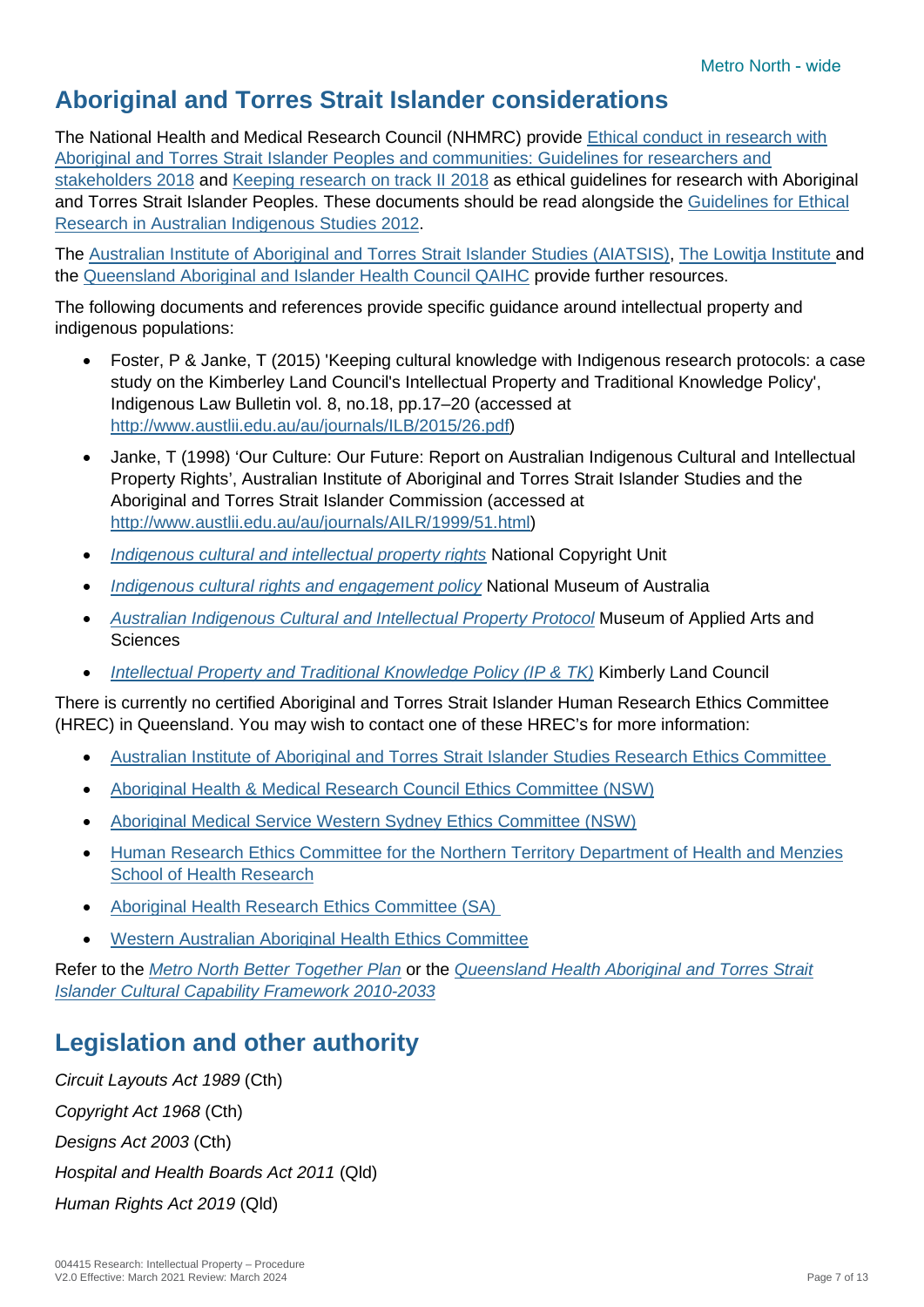*Information Privacy Act 2009* (Qld)

*Patents Act 1990* (Cth)

*Trade Marks Act 1995* (Cth)

Australian Code for the [Responsible Conduct of](https://www.nhmrc.gov.au/about-us/publications/australian-code-responsible-conduct-research-2018) Research, 2018 (the Code). National Health and Medical Research Council, Australian Research Council and Universities Australia. Commonwealth of Australia, Canberra.

National Statement [on Ethical Conduct in Human Research 2007 \(Updated 2018\).](https://www.nhmrc.gov.au/about-us/publications/national-statement-ethical-conduct-human-research-2007-updated-2018#block-views-block-file-attachments-content-block-1) The National Health and Medical Research Council, the Australian Research Council and Universities Australia. Commonwealth of Australia, Canberra

[Department of Health Policy: Intellectual Property](https://www.health.qld.gov.au/__data/assets/pdf_file/0026/395810/qh-pol-009.pdf) (QH-POL-009:2015)

[Department of Health Standard: Intellectual Property \(QH-IMP-009-1:2015\)](https://www.health.qld.gov.au/__data/assets/pdf_file/0029/397442/qh-imp-009-1.pdf)

[Queensland Public Sector Intellectual Property Principles](https://www.forgov.qld.gov.au/intellectual-property)

## <span id="page-7-0"></span>**Related documents**

Metro North Research Policy (POL004365)

Research: Monitoring (PROC004412)

Research: Financial management (PROC004413)

Research: Authorship (PROC004416)

Research: Honorary Appointments, Research Students and Visitors (PROC004418)

Research: Gender equity (PROC004420)

# **Appendix 1- Definition of terms**

| <b>Term</b>     | <b>Definition</b>                                                                                                                                                                                                                                                                                                                                                       |
|-----------------|-------------------------------------------------------------------------------------------------------------------------------------------------------------------------------------------------------------------------------------------------------------------------------------------------------------------------------------------------------------------------|
| Author          | An individual who has made a significant intellectual or scholarly<br>contribution to research and its output and who has agreed to be<br>listed as an author.                                                                                                                                                                                                          |
| Authorship      | Authorship refers to the attribution of contributors to academic<br>publications. Authorship must be determined based on substantial<br>scholarly contributions.                                                                                                                                                                                                        |
| Clinical record | A collection of data and information gathered or generated to record<br>the clinical care and health status of an individual or group.<br>Also referred to as a Patient Chart, Patient Record, Medical Record,<br>Healthcare Record, Current Encounter Chart (CEC).                                                                                                     |
| Code, the       | The Australian Code for the Responsible Conduct of Research,<br>2018 (the Code) establishes a framework for responsible research<br>conduct that provides a foundation for high-quality research, credibility<br>and community trust in the research endeavour.<br>https://www.nhmrc.gov.au/about-us/publications/australian-code-<br>responsible-conduct-research-2018 |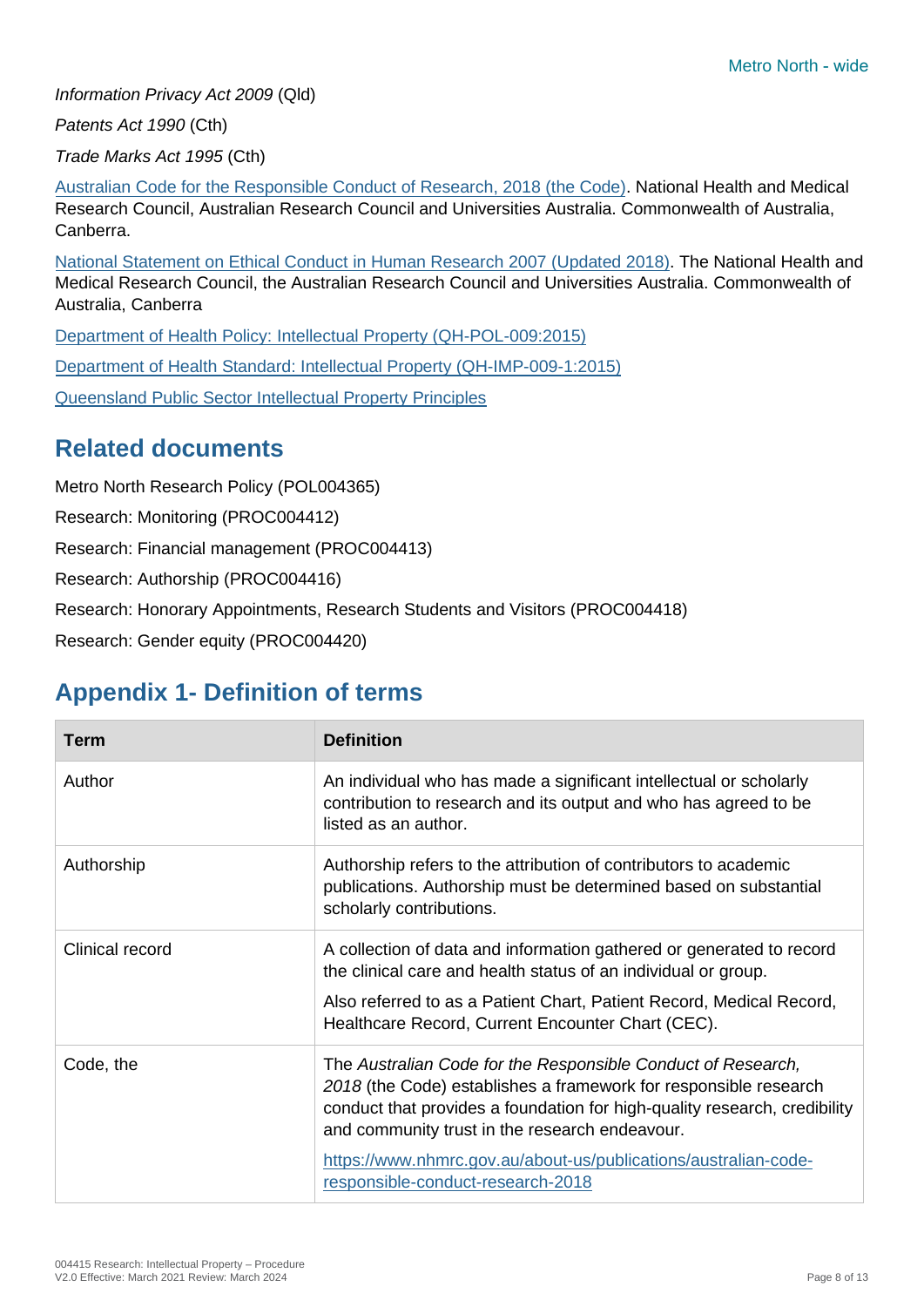| Collaboration                      | A working relationship between researchers who together engage in<br>research. A collaboration may occur between researchers internal or<br>external to the one organisation and may be guided by formal<br>agreements for a specific project.                                                                                                                                                                                                                                                             |
|------------------------------------|------------------------------------------------------------------------------------------------------------------------------------------------------------------------------------------------------------------------------------------------------------------------------------------------------------------------------------------------------------------------------------------------------------------------------------------------------------------------------------------------------------|
| <b>Collaboration Agreement</b>     | An agreement made between Metro North and another entity for the<br>purpose of performing research. For clarity, this definition does not<br>include an employment agreement with an employee of Metro North.                                                                                                                                                                                                                                                                                              |
| Commercialisation expenses         | All costs, expenses and other outlays, including professional fees and<br>in-kind costs, relating to the development, registration and prosecution<br>of legal protection of intellectual property.                                                                                                                                                                                                                                                                                                        |
| Commercialisation revenue          | All income and revenue derived from the exploitation of intellectual<br>property, including the provision of consultancy and other services<br>reliant on the use of such intellectual property.                                                                                                                                                                                                                                                                                                           |
| <b>Confidential Information</b>    | Confidential Information means any information that-                                                                                                                                                                                                                                                                                                                                                                                                                                                       |
|                                    | (a) is about a person who is receiving or has received a public sector<br>health service; and (b) could identify the person.                                                                                                                                                                                                                                                                                                                                                                               |
|                                    | Hospital and Health Boards Act 2011 (Qld)                                                                                                                                                                                                                                                                                                                                                                                                                                                                  |
| Contributor                        | A person, body or institution who has enabled the research to be<br>completed either through provision of facilities, funding, data collection<br>and management, supervision, mentorship, statistical support,<br>technical writing who has not made other contribution that would<br>constitute authorship as defined in this document.                                                                                                                                                                  |
| Electronic clinical record         | A clinical record with data structured and represented in a manner<br>suited to computer calculation and presentation.                                                                                                                                                                                                                                                                                                                                                                                     |
|                                    | NOTE: The intended meaning of electronic clinical record is emerging.<br>When this term is used today it implies the ability to compute the<br>content of the record. Electronic health records are often described as<br>records able to represent a lifetime record of health and care.<br>Electronic health records may include records created in electronic<br>format (born-digital records), database entries and other entities as<br>well as digitized health records. (AS 2828.2 Health Records). |
| <b>Ethics</b>                      | The concepts of right and wrong, justice and injustice, virtue and vice,<br>good and bad, and activities to which these concepts apply.                                                                                                                                                                                                                                                                                                                                                                    |
| <b>Facility Executive Director</b> | The executive officer of the facility. At any time, the Chief Executive<br>may step into the role described for the Facility Executive Director.                                                                                                                                                                                                                                                                                                                                                           |
| <b>Honorary Appointment</b>        | An individual who requires access to a Metro North facility, service or<br>patients, is engaged on a non-remunerated basis by Metro North for<br>the purposes of research activities and is not a Metro North employee.<br>Honorary appointees may be employed (remunerated) or engaged by<br>a university, research institute, another hospital and health service,<br>private or non-government organisation for the purposes of research.                                                               |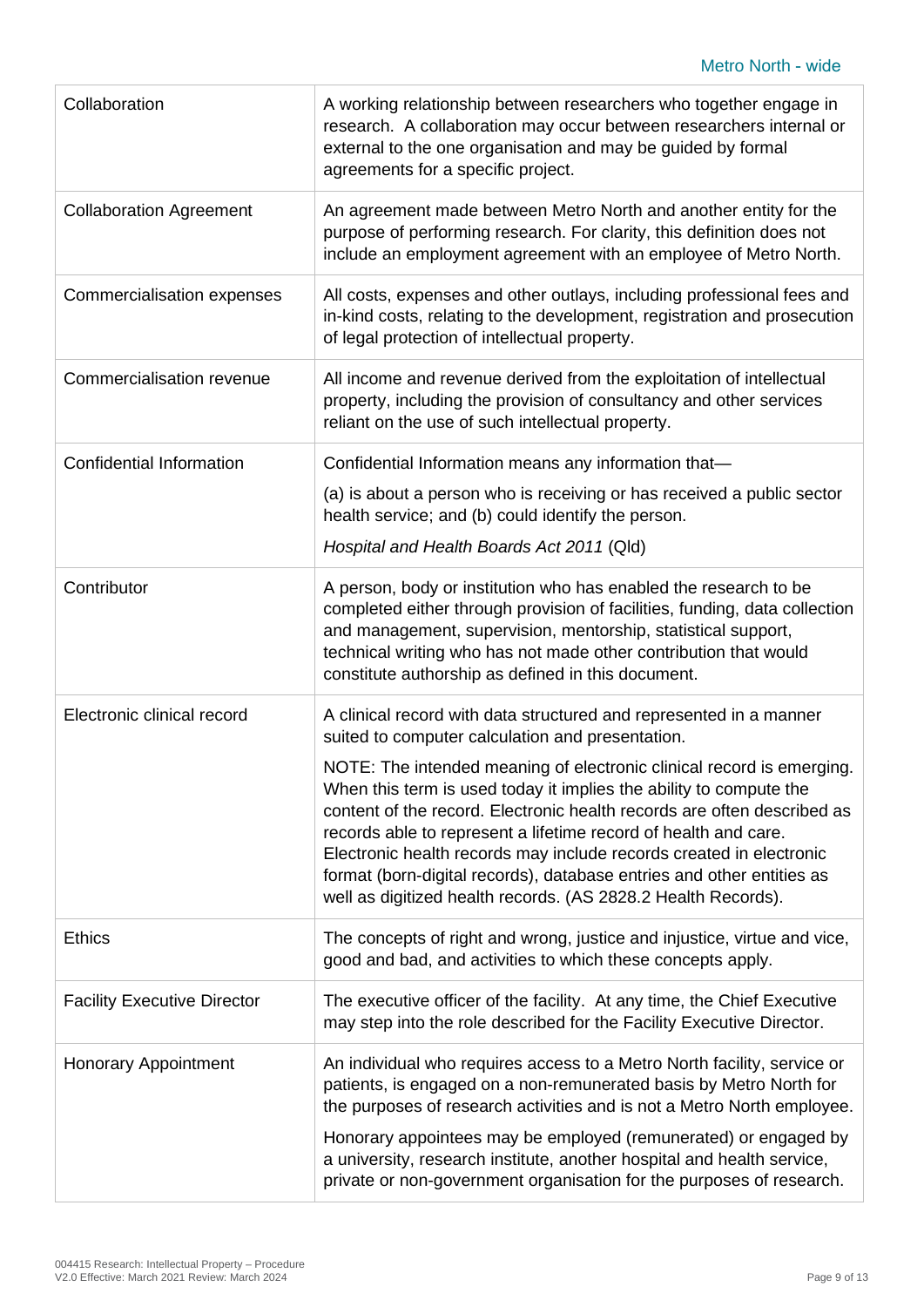|                                                  | Honorary appointees may be engaged in roles including, but not<br>limited to, research assistants, associates, fellows, clinical/research<br>coordinators and similar positions.                                                                                                                  |
|--------------------------------------------------|---------------------------------------------------------------------------------------------------------------------------------------------------------------------------------------------------------------------------------------------------------------------------------------------------|
| <b>Human Research Ethics</b><br>Committee (HREC) | Human Research Ethics Committees (HRECs) review research<br>proposals that involve humans or their tissue or data. HRECs are<br>established by organisations, which register their HREC with the<br>NHMRC. It may also be referred to as the Reviewing HREC in multi-<br>centre research studies. |
|                                                  | A Certified HREC has had its processes assessed and certified under<br>the National Health and Medical Research Council (NHMRC) National<br>Certification Scheme. NHMRC certification lasts for three years.                                                                                      |
| <b>Intellectual Property</b>                     | All rights in Australia or any other jurisdiction resulting from intellectual<br>activity in the medical, industrial, scientific, artistic and literary fields,<br>including any rights in, or rights to registration of:                                                                         |
|                                                  | Works under the Copyright Act 1968 (Cth)                                                                                                                                                                                                                                                          |
|                                                  | Designs under the Designs Act 2005 (Cth)                                                                                                                                                                                                                                                          |
|                                                  | Inventions under the Patent Act 1990 (Cth)                                                                                                                                                                                                                                                        |
|                                                  | Trade Marks under the Trade Marks Act 1995 (Cth)                                                                                                                                                                                                                                                  |
|                                                  | Circuit layouts or integrated circuits under the Circuit Layouts Act<br>1989 (Cth)                                                                                                                                                                                                                |
|                                                  | Confidential information at common law and equity.                                                                                                                                                                                                                                                |
|                                                  |                                                                                                                                                                                                                                                                                                   |
| <b>Metro North</b>                               | Metro North Hospital and Health Service                                                                                                                                                                                                                                                           |
| National Statement, the                          | The National Statement on Ethical Conduct in Human Research<br>(2007) (Updated 2018) consists of a series of guidelines made in<br>accordance with the National Health and Medical Research Council<br>Act 1992.                                                                                  |
|                                                  | The National Statement is intended for use by:                                                                                                                                                                                                                                                    |
|                                                  | any researcher conducting research with human participants;                                                                                                                                                                                                                                       |
|                                                  | any member of an ethical review body reviewing that research;                                                                                                                                                                                                                                     |
|                                                  | those involved in research governance; and                                                                                                                                                                                                                                                        |
|                                                  | potential research participants.                                                                                                                                                                                                                                                                  |
|                                                  | https://www.nhmrc.gov.au/about-us/publications/national-statement-<br>ethical-conduct-human-research-2007-updated-2018                                                                                                                                                                            |
| <b>Net Commercialisation</b><br>Revenue          | The actual amount of revenue less any costs, expenses or contractual<br>distributions incurred in relation to obtaining such revenue during<br>development of intellectual property.                                                                                                              |
| <b>NHMRC</b>                                     | National Health and Medical Research Council                                                                                                                                                                                                                                                      |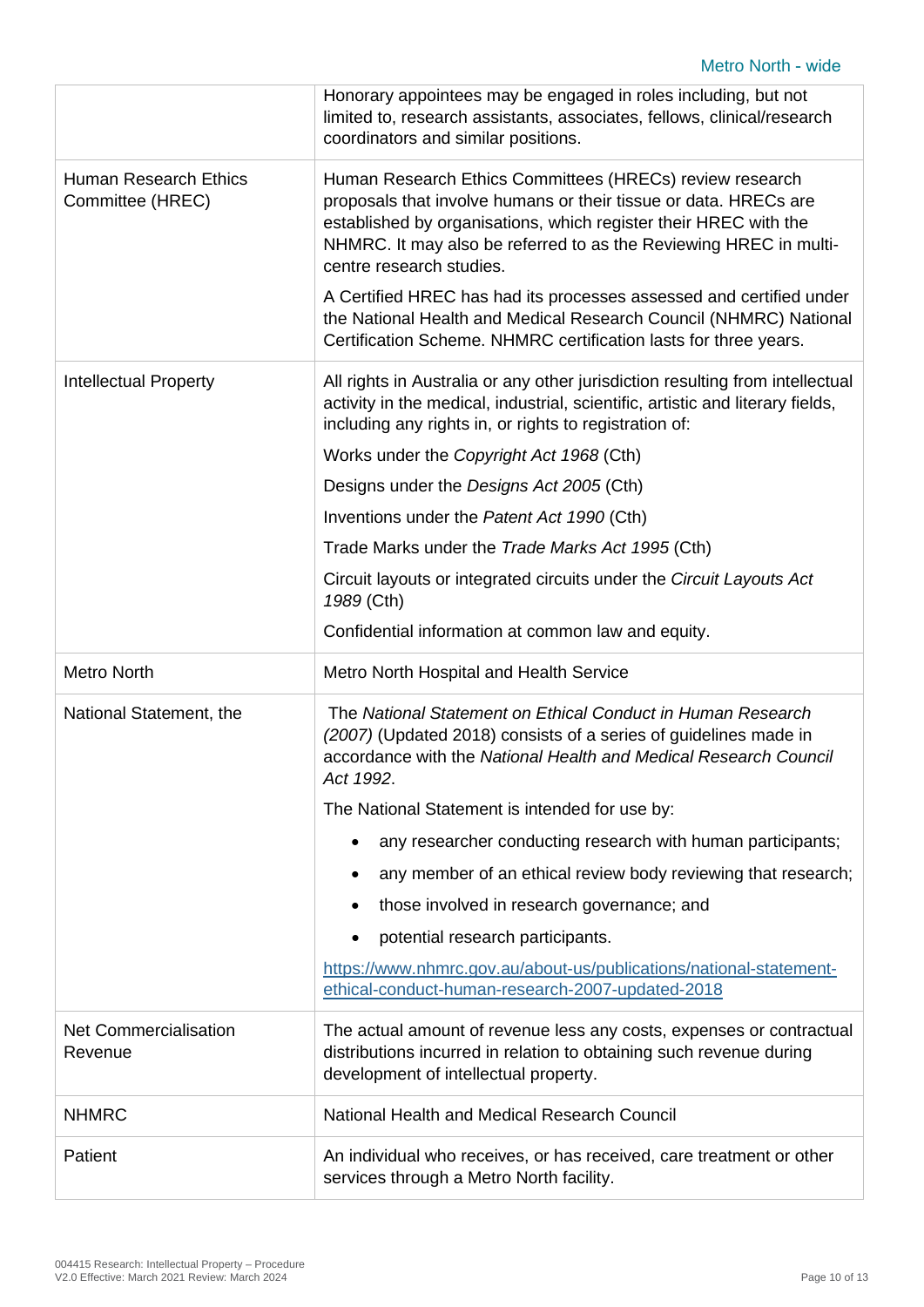| Publication             | Dissemination of findings, whether in hardcopy, electronic or other<br>tangible form, including: refereed and non-refereed books or journals;<br>web-pages; eLearning resource packages; conference presentations,<br>papers, proceedings, posters and abstracts; films; professional and<br>institutional repositories; and patents, registered designs and<br>intellectual property.                                                   |
|-------------------------|------------------------------------------------------------------------------------------------------------------------------------------------------------------------------------------------------------------------------------------------------------------------------------------------------------------------------------------------------------------------------------------------------------------------------------------|
|                         | A publication may be unsolicited or invited and may entail a primary<br>research report or a review of previously published literature. A<br>publication can also take the form of publication in an online platform<br>or published proceedings of an organisation meeting or conference.<br>Information submitted for publication must be an accurate<br>representation of the research.                                               |
| Record                  | Recorded information created or received by an entity in the<br>transaction of business or the conduct of affairs that provides<br>evidence of the business or affairs and includes:                                                                                                                                                                                                                                                     |
|                         | anything on which there is writing                                                                                                                                                                                                                                                                                                                                                                                                       |
|                         | anything on which there are marks, figures, symbols or<br>perforations having a meaning for persons, including persons<br>qualified to interpret them                                                                                                                                                                                                                                                                                    |
|                         | anything from which sounds, images or writings can be<br>reproduced with or without the aid of anything else, or                                                                                                                                                                                                                                                                                                                         |
|                         | a map, plan drawing or photograph.                                                                                                                                                                                                                                                                                                                                                                                                       |
| Research                | The original investigation undertaken to gain knowledge,<br>understanding and insight. The concept of research is broad and<br>includes the creation of new knowledge and/or the use of existing<br>knowledge in a new and creative way so as to generate new<br>concepts, methodologies, inventions and understandings. This could<br>include synthesis and analysis of previous research to the extent that<br>it is new and creative. |
| <b>Research Ethics</b>  | Ethics as it applies to research with particular consideration of<br>research risks and benefits as well as protection of the rights and<br>safety of the community and research participants.                                                                                                                                                                                                                                           |
| <b>Research Output</b>  | A research output communicates or makes available the findings of<br>research that may be in hardcopy, electronic or other form. Examples<br>of research outputs include journal articles, book chapters, books,<br>conference papers, reports, datasets, patents and patent applications,<br>performances, videos and exhibitions.                                                                                                      |
| <b>Research Student</b> | An individual enrolled in a course of study with a recognised research<br>or teaching institution and may include:                                                                                                                                                                                                                                                                                                                       |
|                         | Students enrolled in honours, research masters or doctoral<br>program, or any substantial postgraduate research project or<br>dissertation with a University.                                                                                                                                                                                                                                                                            |
|                         | Volunteer medical, nursing or allied health students gaining                                                                                                                                                                                                                                                                                                                                                                             |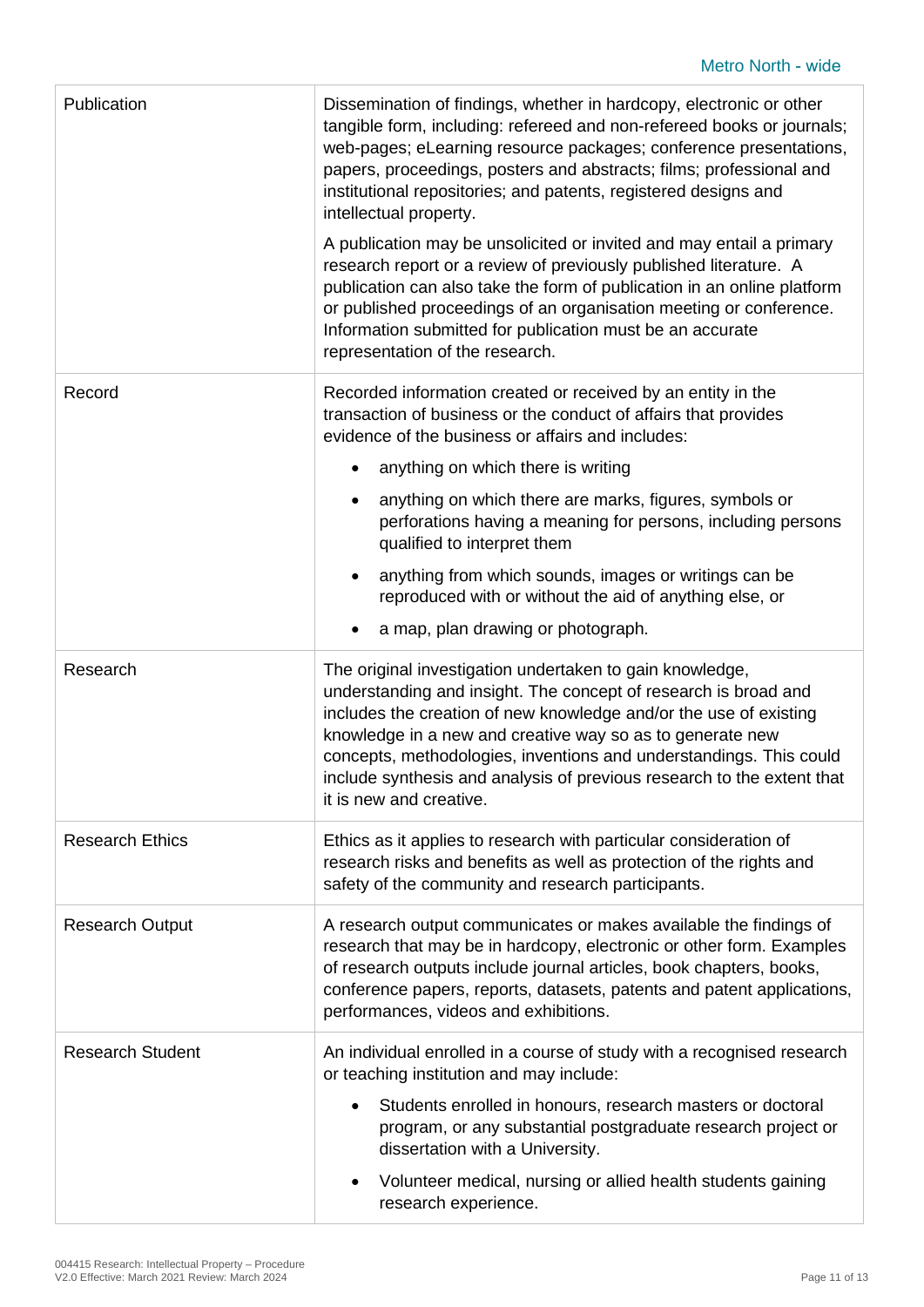| Researcher                                 | A person(s) who conducts, or assists with the conduct of, research.                                                                                                                                                                                  |
|--------------------------------------------|------------------------------------------------------------------------------------------------------------------------------------------------------------------------------------------------------------------------------------------------------|
| <b>Scholarly and Academic Works</b>        | Copyright works that are intended for publication in order to further<br>community knowledge of a certain phenomenon or area of study<br>excluding any teaching materials.                                                                           |
| Site-Specific Assessment (SSA)<br>Form     | The SSA Form is a tool to assist RGOs in the research governance<br>process to document the level of support and suitability of a research<br>study to be conducted at a site, irrespective of whether that study is<br>multi-centre or single site. |
| Substantial Intellectual Property<br>Asset | Intellectual property with significant social, commercial, medical,<br>healthcare or scientific potential which provides or may provide a<br>substantive benefit to the public health sector in Queensland.                                          |
| <b>Teaching Materials</b>                  | Courses, teaching programmes and curricula developed for teaching<br>at the Metro North and any ancillary materials such as web-delivery<br>services for provision of such courses or teaching programmes.                                           |
| Visitor                                    | An individual not employed by Metro North who is invited to attend a<br>clinical facility within Metro North for the purposes of research.                                                                                                           |

# **Document history**

| Author                                                        | Research Project Officer, Research Metro North                                                                                                                                                                                                                                                                                                                                                                                                                     |
|---------------------------------------------------------------|--------------------------------------------------------------------------------------------------------------------------------------------------------------------------------------------------------------------------------------------------------------------------------------------------------------------------------------------------------------------------------------------------------------------------------------------------------------------|
| <b>Custodian</b>                                              | Executive Director, Research Metro North                                                                                                                                                                                                                                                                                                                                                                                                                           |
| <b>Compliance</b><br>evaluation<br>and audit                  | Compliance with this procedure will be assessed through:<br>Annual report each financial year submitted by MN Legal Services reviewed by<br>the Executive Director, Metro North Research on contract terms entered into in<br>the prior financial year;<br>Maintenance of the register of substantial intellectual property by the Metro North<br>Research Office and submitted for review each financial year by the Executive<br>Director, Metro North Research. |
| <b>Replaces</b><br>Document/s                                 | 004415 Research: Intellectual Property V1.1                                                                                                                                                                                                                                                                                                                                                                                                                        |
| <b>Changes to</b><br>practice from<br>previous version        | Scheduled review – minor changes<br>Updated related documents<br>No process changes                                                                                                                                                                                                                                                                                                                                                                                |
| <b>Education and</b><br>training to support<br>implementation | Not required                                                                                                                                                                                                                                                                                                                                                                                                                                                       |
| <b>Consultation</b>                                           | Key stakeholders<br><b>HREC Chair and Administrator</b>                                                                                                                                                                                                                                                                                                                                                                                                            |